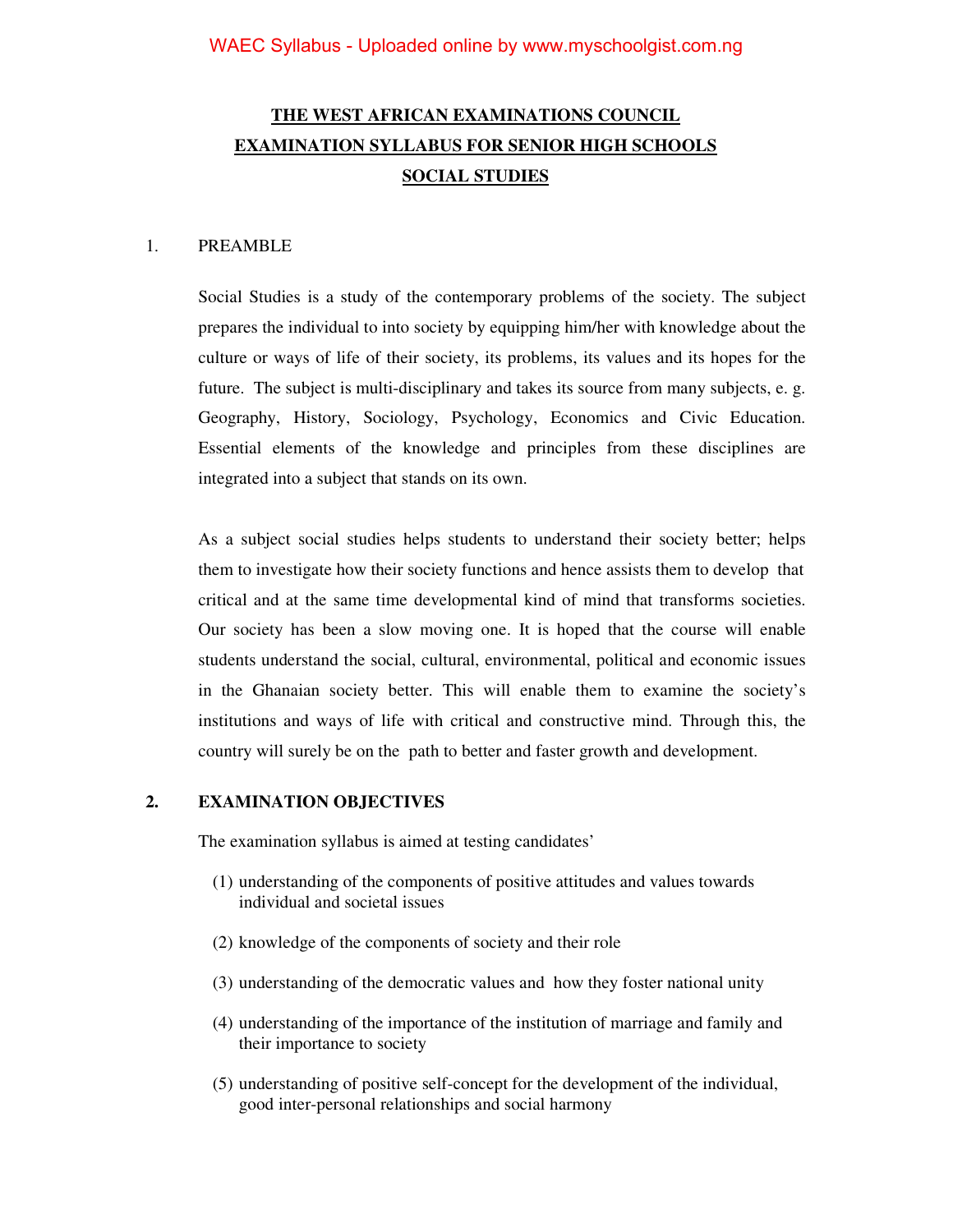- (6) awareness of socializing agencies and their roles in forging national unity
- (7) understanding of physical and social environment and the need to preserve them
- (8) awareness of socio-economic problems in Ghana and how to solve them for sustainable development
- (9) ability to cope with the problems of social change.

## **3. SCHEME OF EXAMINATION**

There will be two papers, Papers 1 and 2 both of which must be taken.

- **PAPER 1:** Will consist of fifty multiple-choice objective questions all of which must be answered within 50 minutes for 50 marks.
- **PAPER 2:** Will consist of three sections, A, B and C covering the following areas of the syllabus:
	- Section A: The Environment
	- Section B: Governance, Politics and Stability
	- Section C: Social and Economic Development.

 Section A shall contain four questions. Sections B and C shall contain three questions each. Candidates will be required to answer five questions in all choosing at least, one question but not more than two questions from each section.

Each question will carry 20 marks and the paper will last 3 hours.

## **4**. **DETAILED SYLLABUS**

# **SECTION A: THE ENVIRONMENT**

## **1.0 Self-Identify**

- 1.1 Explanation of *self*' and *capabilities*
- 1.2 False identity and its implications
- 1.3 Maslow's Hierarchy of Needs Theory its Usefulness to the individual
- 1.4 Developing one's capabilities
- 1.5 Self-confidence: its meaning and development

## **2.0 Adolescent Reproductive Health**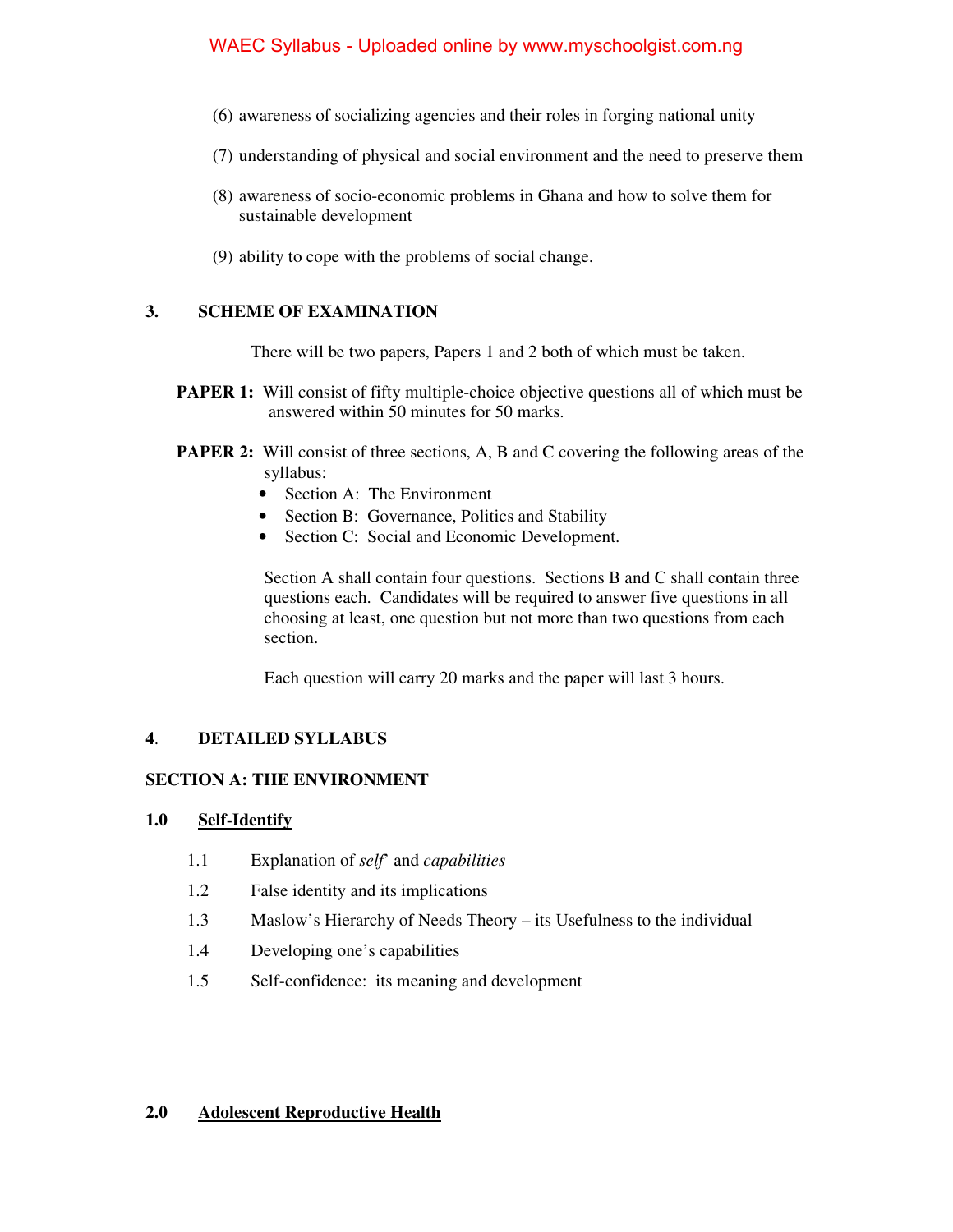- 2.1 Explanation of terms *adolescent, reproductive health and reproductive right*
- 2.2 Characteristics of adolescence
- 2.3 Irresponsible adolescent behaviour and its implications
- 2.4 Safety measures for adolescent health
- 2.5 Fostering good gender relations
- 2.6 Chastity: meaning and benefits.

# **3.0 Our Culture and National Identity**

- 3.1 Explain the concept *national identity.*
- 3.2 Identification of socio-cultural practices in Ghana
- 3.3 Explain how Socio-cultural practices in Ghana promote or inhibit development and why some should be changed
- 3.4 The need for institutionalizing some socio-cultural practices
- 3.5 Evaluate the importance of national and traditional symbols in fostering national allegiance.
- 3.6 Identify those elements of Ghanaian culture that bind us together
- 3.7 Identify some Ghanaian values and traits

## **4.0 The Institution of Marriage**

- 4.1 Explanation of *courtship* and *marriage*
- 4.2 Purpose of marriage
- 4.3 Preparation towards marriage
- 4.4 Types of marriage in Ghana process and residence
- 4.5 Challenges in marriage
- 4.6 Causes and effects of broken in marriages
- 4.7 Ways for sustaining marriages.

## **5.0 Individual obligations in the family**

- 5.1 Explanation of *family* and *types*
- 5.2 Functions and importance of the nuclear and extended families
- 5.3 The roles of individual members of the family
- 5.4 Systems of inheritance
- 5.5 Importance of family as an institution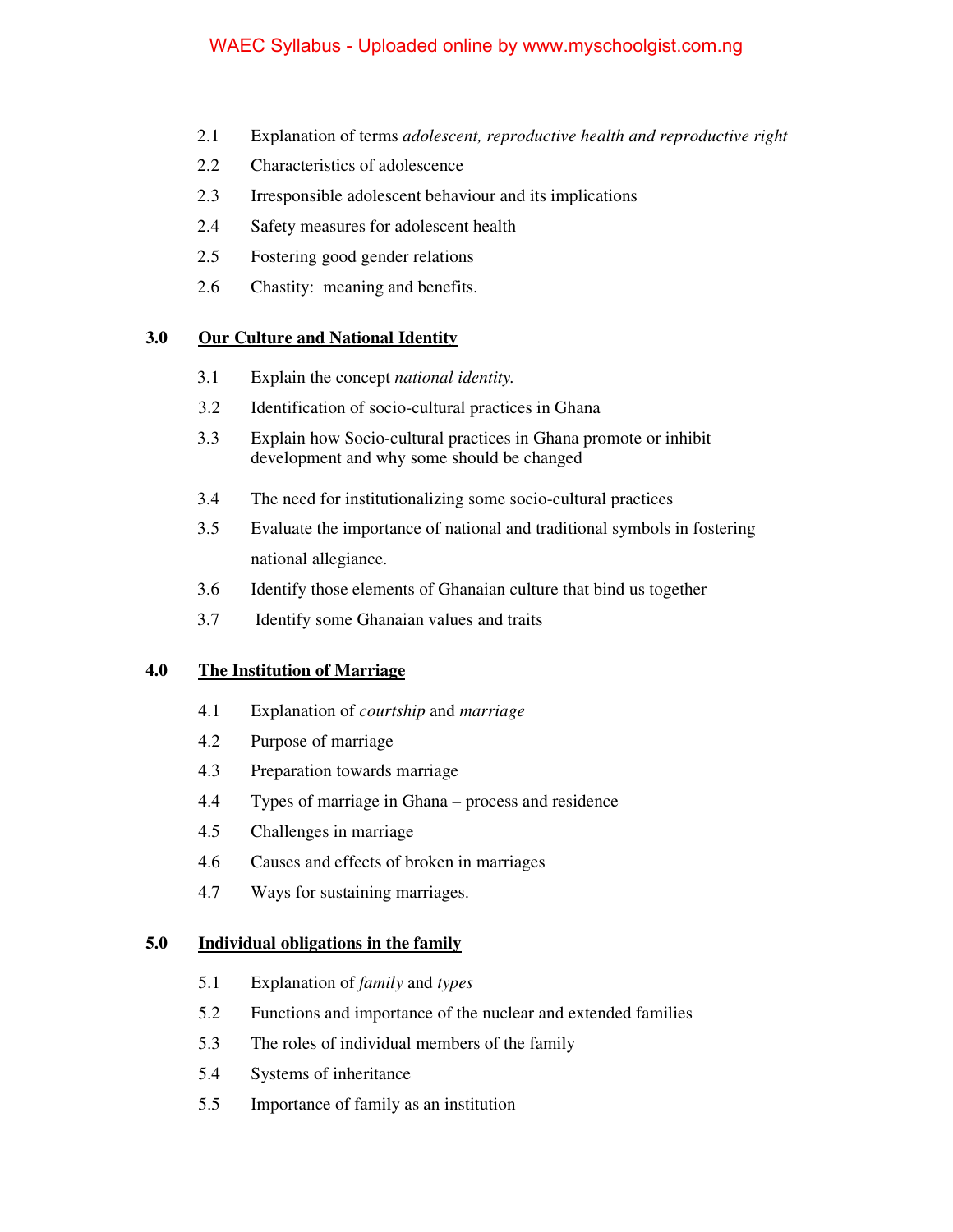5.6 Implications of abandoning the family

## **6.0 Responsible Parenting**

- 6.1 Differences between *parenthood* and *parenting*
- 6.2 Responsibilities of parents
- 6.3 Consequences of irresponsible parenting
- 6.4 Preventing and managing parent- child conflict
- 6.5 Ways by which children cause their parents to be irresponsible.

#### **7.0 Socialization and Our Social Environment**

- 7.1 Explanation of *socialization*; *agencies of socialization* and *agents of socialization*
- 7.2 The roles of agents and agencies of socialization
- 7.3 Deviant behaviour and its implications on the society
- 7.4 Challenges agent/agencies face in the socialization process
- 7.5 Factors that promote better interpersonal relationship in groups and individuals in Ghana

#### **8.0**. **Our Physical Environment and Environmental challenges**

- 8.1 Explanation of the terms *physical environment* and *environmental Challenge*
- 8.2 How human activities in Ghana are influenced by the physical environment
- 8.3 The impact of human activities on the physical environment- positive and negative and their effects on man
- 8.4 Measures for protecting the environment

#### **9.0 Education and Social Change**

- 9.1 Explanation of education, its forms and purposes.
- 9.2 Explanation of social change.
- 9.3 The impact of education on national development.
- 9.4 The role of education in social change in Ghana.

## **SECTION B: GOVERNANCE, POLITICS AND STABILITY**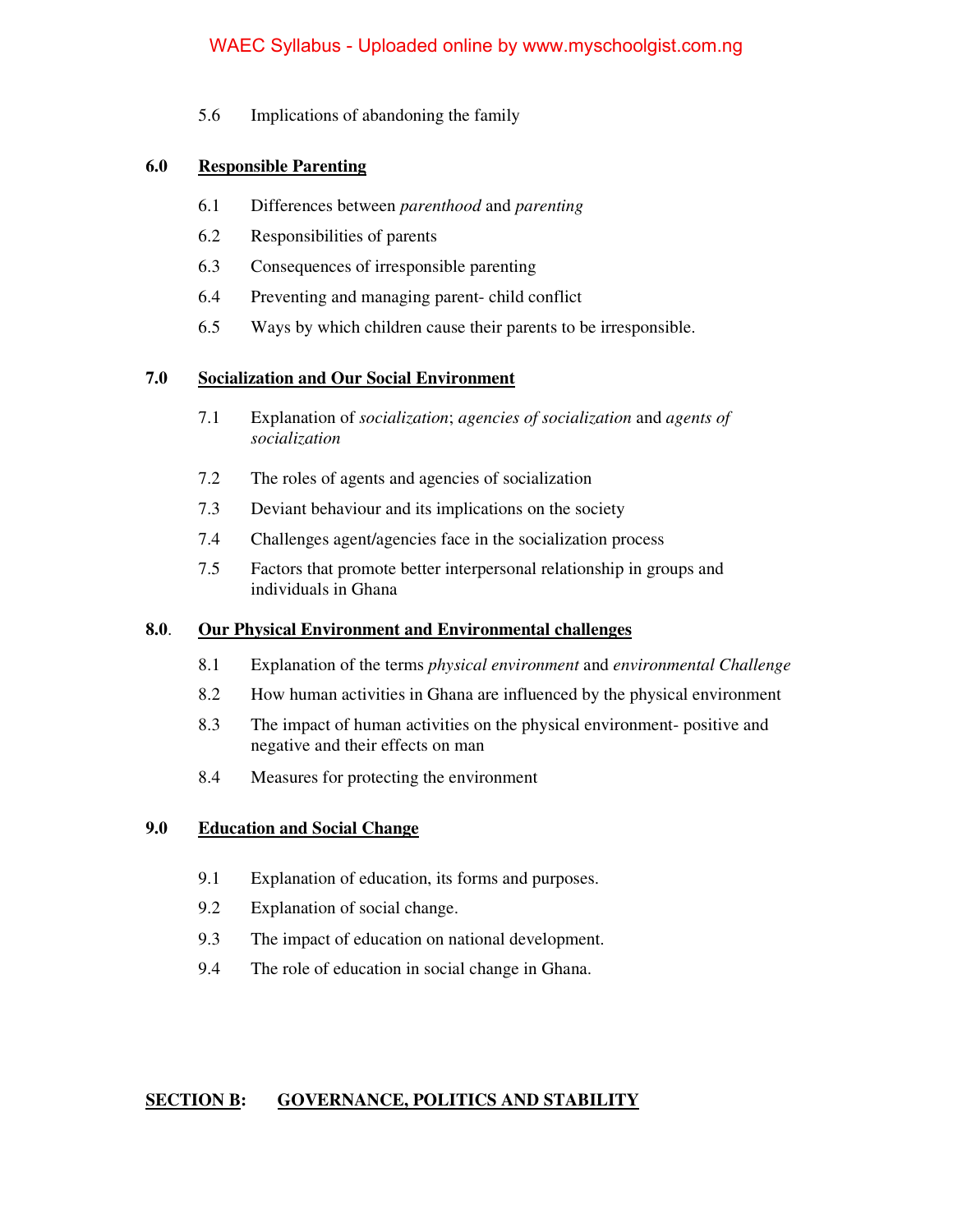## **10.0 National Independence and Self Reliance**

- 10.1 Explanation of *political independence* and *self-reliance*
- 10.2 Challenges/responsibilities of political independence
- 10.3 Reasons why Ghanaians misconstrued implications of independence.
- 10.4 How to overcome the challenges of political independence in Ghana
- 10.5 How to apply the concept of independence and self-reliance to one's life.

## **11.0 Peace Building and Conflict Resolution**

- 11.1 Explanation of the concepts *peace building* and *conflict resolution*
- 11.2 Source of conflicts and their effects
- 11.3 Identify the effects of conflict on the society
- 11.4 Conditions for peace building
- 11.5 Processes of peace building

# **12.0 Leadership and Followership**

- 12.1 Meaning of leadership and followership
- 12.2 Qualities of a leader and a follower
- 12.3 Kind of leaders
- 12.4 Leadership styles
- 12.5 The role of a leader and follower in nation building

## **13.0 Our Constitution, Democracy and Nation Building**

- 13.1 Explanation of *constitution, democracy* and *nation building*
- 13.1 Features of democracy
- 13.3 Importance of constitution in nation building
- 13.4 The role of democracy in nation building
- 13.5 Reasons why unity and development are more sustainable under democratic government
- 13.6 How to prevent autocratic rule

## **14.0 Rights and Responsibilities of the Individual**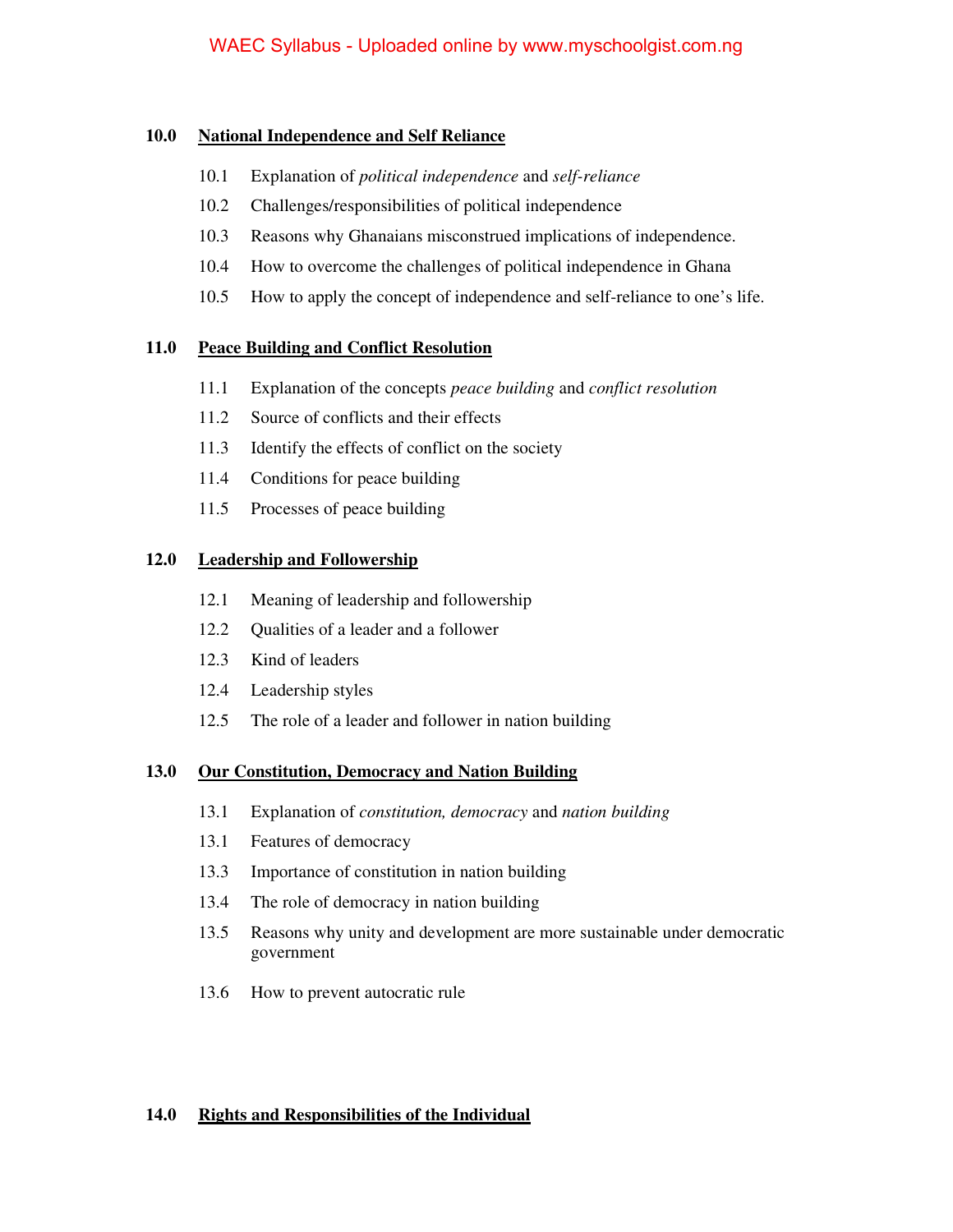- 14.1 Explanation of *rights* and *responsibilities*
- 14.2 Types of rights and responsibilities
- 14.3 Possible conflicts in the exercise of rights and responsibilities
- 14.4 Reasons for curtailment of rights
- 14.5 The need for citizens to perform their responsibilities

#### **15.0 Ghana and the International Community**

- 15.1 Explanation of *globalization* and *international community*
- 15.2 Forms of co-operation Ghana has with other nations and bodies - UNO, AU, ECOWAS, Commonwealth
- 15.3 Origin and objectives of New Partnership or Africa's Development (NEPAD)
- 15.4 Benefits of NEPAD to Ghana

## **SECTION C: SOCIAL AND ECONOMIC DEVELOPMENT**

#### **16.0 The Youth and National Development**

- 16.1 Meaning of *youth*
- 16.2 Challenges facing the youth in their efforts to contribute to national development
- 16.3 Avenues for youth training in Ghana
- 16.4 Avenues by which the youth can get employment
- 16.5 Benefits of financial security to the individual and the nation
- 16.6 Planning sustainable financial security for the future
- 16.7 Explanation of the work of some financial institutions in the country
- 16.8 The role of the youth in national development

#### **17.0 Science and Technology**

- 17.1 Differences between science and technology
- 17.2 The role of science and technology in national development
- 17.3 Measures for promoting science and technology in Ghana
- 17.4 How science and technology is used in the development and production in the world.
- 17.5 Ways by which Ghana could promote development through increase application of science and technology

#### **18.0 Resource development and Utilization in Ghana**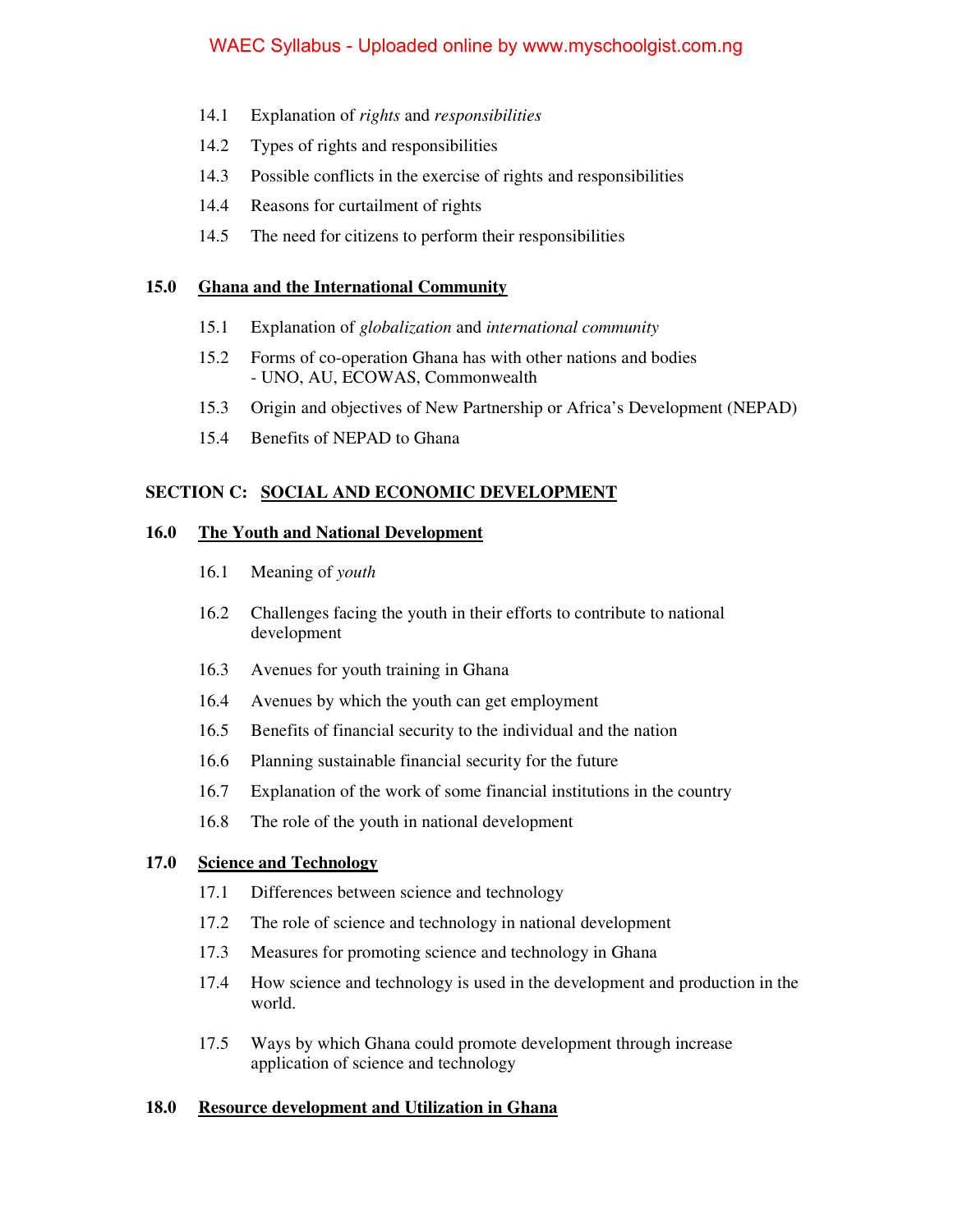- 18.1 Explanation of *Resource, Development* and *Utilization*
- 18.2 Types of resources and the relationship among them in production
- 18.3 Measures for developing human resources
- 18.4 How human resources and other resources contribute to national development

#### **19.0 The role of the Individual in Community Development**

- 19.1 Explanation of *community* and *community development*
- 19.2 Identification of levels of community
- 19.3 Factors involved in community decision making
- 19.4 The need for *vision*, *initiative* and *drive* in community development
- 19.5 Explain what community development involves
- 19.6 Ways by which individuals can contribute to community development

#### **20.0 Promoting National Socio**-**Economic Development**

- 20.1 Explanation of the concept Development
- 20.2 Identification of components of nation socio-economic life
- 20.3 Characteristics of a buoyant economy
- 20.4 Sources of development problems in Ghana
- 20.5 Measures Ghana has taken to improve development and standard of living in the country.
- 20.6 Ways of improving the standard of living in Ghana

#### **21.0 Sustainable Development**

- 21.1 Explanation of *sustainable development* and maintenance culture
- 21.2 Factors hindering sustainability of growth and development in Ghana
- 21.3 Measures to sustain growth and development
- 21.4 Measures to improve quality human resources and prevent their loss
- 21.5 Ways of ensuring sustainability in a person's life
- 21.6 Explain how to avoid incurring unmanageable debts
- 21.7 How to avoid falling victim to financial fraudsters

## **22.0 Population growth and Development**